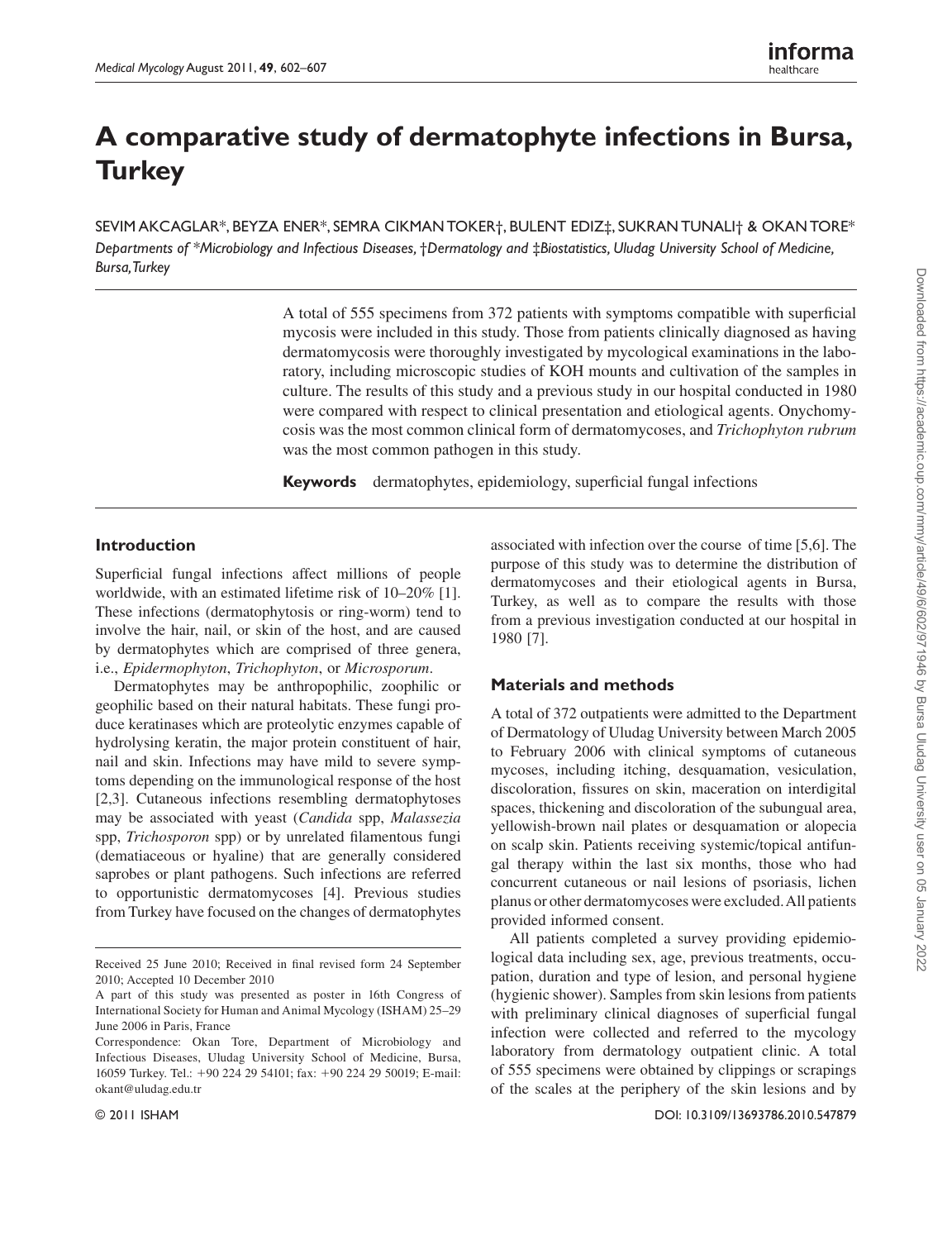subungual curettage of affected nails. If patients had more than one site of infection, scrapings were collected from each lesion and were subjected to direct microscopy and culture. Direct microscopic examination of the specimens was performed after digestion in  $10-20\%$  potassium hydroxide (KOH).

 For culture analysis, specimens were inoculated onto slants of Sabouraud's dextrose agar (SDA) containing chloramphenicol, gentamicin and cycloheximide, Potato Dextrose Agar (PDA) and Mycobiotic agar (MA) (Oxoid Ltd., Basingstoke, Hampshire, England).

All cultures were incubated at  $25-37$ °C and examined three times weekly for growth. Samples were declared as negative only if there was no growth after four weeks of incubation [8]. Fungal growth was usually apparent after one or two weeks and identification was based on macroscopic and microscopic morphology of resultant colonies according to standard criteria. Species (dermatophyte and non-dermatophyte) identification was performed on the basis of cultural characteristics, pigment production and urease production. Microscopic features of the isolates were studied by cellotape flag preparation and slide culture techniques using lactophenol-cotton blue dye. All dermatophytes isolated from cultures were considered as pathogens.

For yeast identification, germ tube tests, chlamydospore formation studies and assimilation tests were performed. The involvement of a non-dermatophyte fungus was judged clinically significant only in the presence of positive direct microscopy (hyphae, spores, or yeast cells) and isolation of the non-dermatophyte fungus in pure culture from a significant portion of clinical samples. A non-dermatophyte was considered to be the primary pathogen only after being repeatedly isolated from two separate samples [8,9].

 Descriptive statistics were performed and the results were expressed as mean, standard deviation and percentage. In addition, results of this and the previous study were compared by Pearson Chi-square Test using SPSS (Statistical Package for Social Sciences) for Windows version 17.0 software.

# **Results**

 The most prevalent clinical manifestation was onychomycosis, followed by tinea pedis, tinea inguinalis, tinea corporis, tinea manuum, tinea barbae and tinea capitis. Comparison of the observed clinical conditions between present and the previous study and their statistical significance are shown in Table 1. Increases in the prevalence of onychomycosis and decreases in tinea pedis, tinea inguinalis and tinea capitis were found to be statistically significant.

 The most common etiological agent of dermatomycoses was *Trichophyton rubrum,* followed by *T. mentagrophytes*

 **Table 1** Clinical pictures, number of patients and percentages in previous and present studies .

|                  | Number of patients and percentages |               |             |           |  |  |  |  |
|------------------|------------------------------------|---------------|-------------|-----------|--|--|--|--|
| Clinical picture | Previous study                     | Present study | P           | <b>OR</b> |  |  |  |  |
| Tinea pedis      | 145 (51.78%)                       | 208 (37.48%)  | ${}< 0.001$ | 1.79      |  |  |  |  |
| Tinea inguinalis | 60(21.43%)                         | $28(5.05\%)$  | < 0.001     | 5.13      |  |  |  |  |
| Onychomycosis    | 28 (10.00%)                        | 281 (50.63%)  | < 0.001     | 0.11      |  |  |  |  |
| Tinea            | ND                                 | 240 (43.24%)  |             |           |  |  |  |  |
| unguium          |                                    |               |             |           |  |  |  |  |
| pedum            |                                    |               |             |           |  |  |  |  |
| Tinea            | ND                                 | 41 (7.39%)    |             |           |  |  |  |  |
| unguium          |                                    |               |             |           |  |  |  |  |
| manum            |                                    |               |             |           |  |  |  |  |
| Tinea capitis    | 18 (6.43%)                         | $1(0.18\%)$   | ${}< 0.001$ | 38.06     |  |  |  |  |
| Tinea corporis   | $15(5.36\%)$                       | 25 (4.50%)    | 0.586       | 1.20      |  |  |  |  |
| Tinea manum      | $\theta$                           | 10 (1.80%)    | 0.036       | $\Omega$  |  |  |  |  |
| Tinea barbae     | 0                                  | $2(0.36\%)$   | 0.553       | 0         |  |  |  |  |
| Kerion celsi     | $9(3.21\%)$                        | $\Omega$      | < 0.001     |           |  |  |  |  |
| Favus            | 5(1.79%)                           | $\Omega$      | 0.004       |           |  |  |  |  |
| Total            | 280 (100%)                         | 555 (100%)    |             |           |  |  |  |  |

ND, not differentiated.

and *T. tonsurans* . Comparison of etiological agents recovered in the two studies and their statistical significance are shown in Table 2.

 During the present study period, a total of 555 specimens from 372 patients were evaluated for the presence of superficial fungal infection (Table 3). Among these, 307  $(55.32\%)$  were identified as positive by direct KOH wet mount examination and 149 (26.85%) were culture positive (Table 4). In total, 318 (57.30%) specimens were confirmed by direct microscopy and/or culture. While fungi were isolated from only 11 direct microscopy negative specimens, no growth was obtained in culture with 55.32% of clinical specimens which were positive by direct microscopic examination.

 Tinea unguium pedum was the most frequent clinical diagnosis, followed by tinea pedis (Table 5). When toenail and fingernail infections were combined, onychomycosis accounted for half of the dermatomycoses (50.63%).

 **Table 2** Number and percentage of isolated strains in previous and present studies.

| Dermatophyte spp. | Previous study | Present study | P           | OR.   |  |
|-------------------|----------------|---------------|-------------|-------|--|
| T. mentagrophytes | 40 $(30.07\%)$ | $5(3.36\%)$   | < 0.001     | 12.39 |  |
| E. floccosum      | 34 (25.56%)    | 1(0.67%)      | ${}< 0.001$ | 50.83 |  |
| T. rubrum         | 20 (15.04%)    | 130 (87.25%)  | ${}< 0.001$ | 0.03  |  |
| M. canis          | 16 (12.03%)    | $\theta$      | ${}< 0.001$ |       |  |
| T. violaceum      | 15 (11.28%)    | $\Omega$      | ${}< 0.001$ |       |  |
| T. verrucosum     | 5(3.76%)       | $\Omega$      | 0.022       |       |  |
| T. tonsurans      | $3(2.26\%)$    | $2(1.34\%)$   | 0.67        | 1.70  |  |
| Candida spp.      |                | $9(6.04\%)$   | 0.001       |       |  |
| Alternaria spp.   |                | $2(1.34\%)$   | 0.50        |       |  |
| Total             | 133 (100%)     | 149 (100%)    |             |       |  |
|                   |                |               |             |       |  |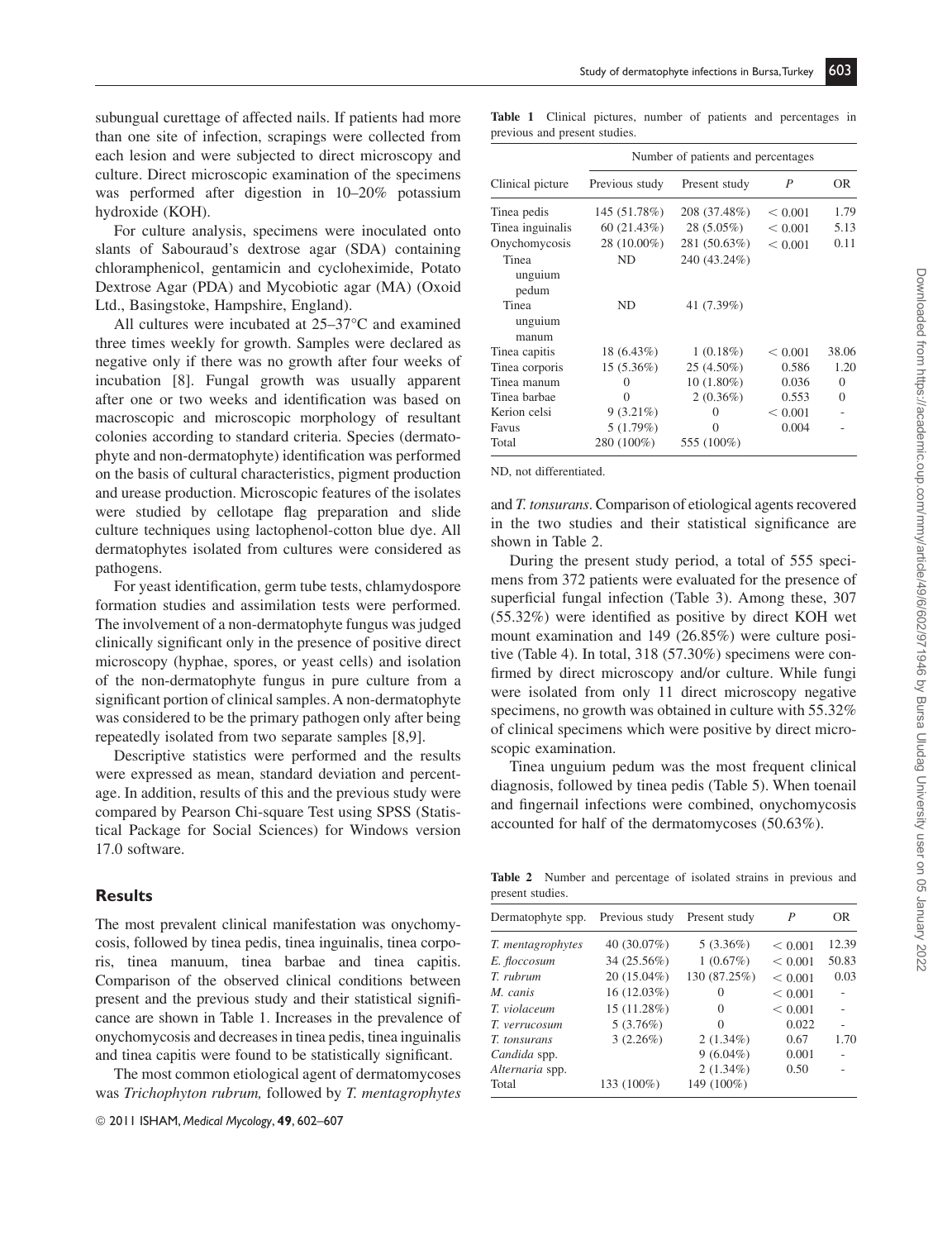**Table 3** Accordance with direct microscopy and culture results.

| Positive with<br>direct microscopy | Negative with<br>direct microscopy | Total        |
|------------------------------------|------------------------------------|--------------|
| 138 (24.86%)                       | $11(1.98\%)$                       | 149 (26.85%) |
| 169 (28.83%)                       | 237 (42.70%)                       | 406 (73.15%) |
| 307 (55.32%)                       | 248 (44.68%)                       | 555 (100%)   |
|                                    |                                    |              |

Among 372 patients with a mean age  $42.7 \pm 16.2$  years, 166 were male and 206 were female. Demographic data of these patients are presented in Table 5. Distribution of cutaneous mycoses according to sex is shown in Table 6.

 As seen in Table 2, *T. rubrum* was the most frequently isolated species (87.25%). Eleven isolates of *Candida* and *Alternaria s* pecies were recovered in culture. Seven out of nine *Candida* species isolated from fingernails indicate the predominance of yeasts in tinea unguium manum. The highest isolation rate was noted in cases of tinea pedis.

# **Discussion**

Superficial fungal infections continue to be a worldwide problem, constituting a large number of cases admitted to dermatology outpatient clinics. As dermatophytes are keratinophilic fungi, the disease is restricted to the superficial keratinised tissues. The increasing prevalence of mycotic infections may be attributed to an increase in the number of people living in close proximity to each other. Other factors may be related to the patient's family history, occupation, lifestyle, underlying physiology or immune status. Prevalence of different types of fungal infections varies according to race and geographical location, environmental conditions, migration, and socioeconomic and cultural factors  $[9-11]$ . Thus, results from population-based clinicomycological studies of onychomycosis are expected to assist in selection of appropriate treatment. The severity of infections depends on location and host immunity, as well as hormonal abnormalities [12]. Population characteristics of our study are shown in Table 5.

Although new laboratory methods for the confirmation of infection exist, mycological examination is still the most commonly used diagnostic technique. Our results emphasize that samples from lesions should be divided into two parts and analysed using both direct microscopy and culture. Direct microscopic examination allows visualisation of fungal elements in the samples within 20–30 min. Microscopy may be used to distinguish dermatophyte hyphae, pseudohyphae of yeast and non-dermatophyte hyphae, but provides no information about the identity of the species. Therefore, microscopy must be combined with culture to enable species identification. Accurate diagnosis depends on the expertise of laboratory staff and the quality of the samples. Samples should always be collected from the appropriate infected areas. Direct microscopic examination yields positive results more often than the use of cultures. Approximately half of clinically suspected diagnoses can be confirmed by direct microscopy [7]. In this study, 55.32% of the samples were found to be positive by direct microscopic examination, while only 26.85% of the samples were culture positive (Table 3). Data regarding direct microscopy were not reported in the previous study; therefore we were not able to compare these results.

 Similar to other studies, 169 KOH-positive specimens failed to yield a fungus when a portion of the specimen was inoculated in culture. This might be the results of the fact that the specimens contain dead and non-viable hyphae as a result of chronic disease or insufficient previous treatment before the patient was admitted [9].

 Onychomycosis is a common condition observed in primary care settings. It accounts for up to 50% of nail diseases and  $30\%$  of all superficial fungal infections [13]. The diagnostic accuracy may be as low as  $50-70\%$  [12,14]. Dermatophytes have been reported as the major etiologic agents in all types of onychomycosis  $(62.1 - 87.5\%)$  [15]. Clinical presentation often does not offer any useful clues regarding the identification of the fungal agent. The pathogens that are involved in onychomycosis may vary according to age and gender of patients, as well as sites of involvement and presence of paronychia [16]. Madhuri

 **Table 4** Relative frequencies of dermatophytic species observed and distribution according to the anatomical site affected.

|                   | Onychomycosis |           |             |                                              |                 |         |                            |      |              |
|-------------------|---------------|-----------|-------------|----------------------------------------------|-----------------|---------|----------------------------|------|--------------|
|                   | TUP*          | TUM*      | Tinea pedis | Tinea inguinalis Tinea corporis Tinea manuum |                 |         | Tinea barbae Tinea capitis |      | Total $(\%)$ |
| T. rubrum         | 51            |           | 68          |                                              |                 |         |                            | $\,$ | 130 (87.25)  |
| T. mentagrophytes |               |           |             |                                              | ۰               |         |                            |      | 5(3.36)      |
| T. tonsurans      |               |           |             |                                              | -               |         |                            |      | 2(1.34)      |
| E. floccosum      |               |           |             |                                              |                 |         |                            | -    | 1(0.67)      |
| Candida spp**     |               |           |             |                                              |                 |         |                            |      | 9(6.04)      |
| Alternaria spp    |               |           |             |                                              | $\qquad \qquad$ |         |                            |      | 2(1.34)      |
| Total             |               | 61(40.94) | 75 (50.34)  | 7(4.70)                                      | 4(2.68)         | 2(1.34) |                            |      | 149 (100)    |

 \* TUP, Tinea unguium pedum; TUM, Tinea unguium manum; \* \* Four *C. albicans* ; one for each of *C. tropicalis* , *C. parapsilosis* and *C. inconspicua* ; two non-identified *Candida* species.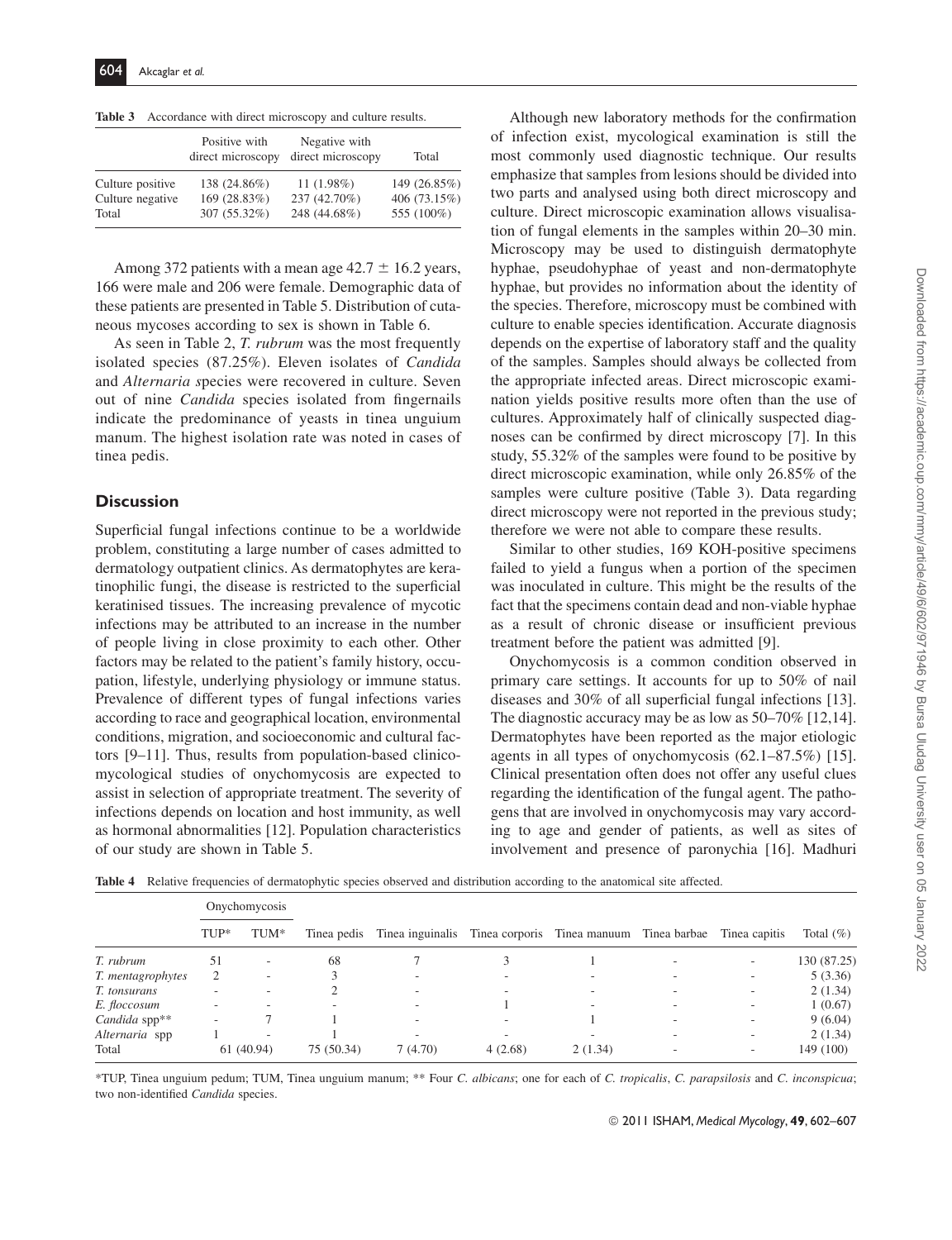**Table 5** Study population characteristics with dermatophytosis.

| Characteristics    |                | % $(n = 372)$ |
|--------------------|----------------|---------------|
| Gender             | Male           | 44.62 (166)   |
|                    | Female         | 55.38 (206)   |
| Age                | $0-14$ year    | 2.42(9)       |
|                    | $15-50$ year   | 64.25 (239)   |
|                    | $> 50$ year    | 33.33 (124)   |
| Previous treatment | Yes            | 37.63 (140)   |
|                    | N <sub>0</sub> | 62.37(232)    |
| Illness period     | $<$ 1 year     | 36.30 (135)   |
|                    | $1-5$ year     | 39.78 (148)   |
|                    | $> 5$ year     | 23.92 (89)    |

*et al* . [17] reported that onychomycosis prevalance rate is highest in the third decade of life. Sahin *et al* . [18] found significant differences in the prevalence of onychomycosis between the 15 year and over age group and those  $0-14$ years of age. In addition, Gunduz *et al* . [19] have emphasized that prevalance rate of onychomycosis among children living in rural areas is higher to that noted in urban areas. In the present study, the prevalance of cutaneous mycosis was highest (64.25%) in patients aged between 15 and 50 years and 33.33% were aged 50 years and older (Table 5). Poor peripheral circulation, diabetes, repeated nail trauma, longer exposure to pathogenic fungi, defects in immune function, inactivity or the inability to cut the toenails and maintain adequate foot care may explain the age-related increase in the prevalance of onychomycosis  $[16, 20 - 22]$ .

Garg *et al.* [23] reported the rate of fingernail and toenail onychomycosis as 60% and 26.76%, respectively, whereas Ertam and Aytimur [24] demonstrated rates of 13.3% and 86.7%, respectively. In our study, the rates of

**Table 6** Cutaneous mycoses according to sex in present<sup>a</sup>  $(n = 372)$ , *previous*<sup>b</sup>  $(n = 280)$  and the total number of materials  $(n = 555)$ , number of male 280 and number of female 275) .

|                                    |     | Male    | $(\%)$   |         | Female   | $(\%)$  |
|------------------------------------|-----|---------|----------|---------|----------|---------|
| Tinea pedis <sup>a</sup>           | IDA | 90      | (32.20)  |         | 65       | (23.60) |
|                                    | РA  | 28      | (10.00)  | 25      | (9.10)   |         |
| Tinea pedis <sup>b</sup>           | 107 | (51.70) | 38       | (52.10) |          |         |
| Onychomycosis <sup>a</sup>         | TUP | 100     | (35.70)  |         | 140      | (50.90) |
|                                    | TUM | 21      | (7.50)   |         | 20       | (7.30)  |
| Onychomycosis <sup>b</sup>         | 12  | (5.80)  |          | 16      | (21.90)  |         |
| Tinea inguinalis <sup>a</sup>      | 18  | (6.40)  | 10       | (3.60)  |          |         |
| Tinea inguinalis <sup>b</sup>      | 55  | (26.60) |          | 5       | (6.80)   |         |
| Tinea corporis <sup>a</sup>        | 13  | (4.60)  |          | 12      | (5.80)   |         |
| Tinea corporis <sup>b</sup>        | 10  | (4.80)  |          | 5       | (6.80)   |         |
| Tinea manum <sup>a</sup>           | 7   | (2.50)  |          | 3       | (1.10)   |         |
| Tinea barbae <sup>a</sup>          | 2   | (0.07)  |          |         | (0.00)   |         |
| Tinea capitis <sup>a</sup>         | 1   | (0.04)  |          |         | (0.00)   |         |
| Tinea capitis <sup>b</sup>         | 14  | (12.10) |          | 4       | (9.60)   |         |
| Total (only present <sup>a</sup> ) |     | 280     | (100.00) | 275     | (100.00) |         |

 IDA, inter-digital area; PA, planter area; TUP, Tinea unguium pedum; TUM, Tinea unguium manuum.

© 2011 ISHAM, *Medical Mycology*, **49**, 602–607

tinea unguium manum and tinea unguium pedum were found to be 7.39% and 43.24%, respectively (Table 1).

 Vijaya *et al* . [25] noted that toenail infections were more predominant in males, while fingernail infections were more predominant in females. In our study, prevalence of onychomycosis was found to be higher in females as compare to males (58.20% vs. 43.20%) and tinea pedis was more common in males than in females (42.20% vs. 32.70%). In females, prolonged contact with water and detergents may be the main predisposing factor for onychomycosis. Tinea pedis may be more prevalent in males due to their occupations and as a result, lengthy periods of time in enclosed footwear often result in infections. Closed shoes constructed of non-breathable materials are particularly problematic. Indoor shoe use is estimated to affect 10% of the world population [26,27]. High temperature and humidity are also predisposing factors for tinea pedis. Tight shoes make the feet more susceptible to disease and may cause damage to the superficial veins. Cutaneous fungal infections are as highly prevalent in the general population as onychomycosis and tinea pedis. Although these disorders are not serious in terms of mortality or physical and/or psychological sequelae, they have significant clinical consequences in terms of aesthetics, chronicity and therapeutic difficulties.

 Yeasts may colonize glabrous skin, hair and nails and become pathogenic only in association with loss of epidermal barrier function due to pre-existing infection or trauma. In this study, *Candida* spp accounted for 6.05% of all isolates.

 The increase in the prevalence of *T. rubrum* and decreases of *T. mentagrophytes* and *E. floccosum* were statistically significant. While all isolated species belonged to the anthropophilic group in our study, there were also some zoophilic species such as *M. canis* and *T. verrucosum* in the previous study. The absence of chronic diseases like kerion celsi and favus was another difference between two investigations. The epidemiological differences between dermatomycoses and dermatophytes may be attributed to changes in living habits, improvement in general sanitary conditions, personal hygiene, and socioeconomic development. Although agricultural activities were widely practiced in our region 30 years ago, industrial activities have become more intense in recent years.

 The prevalence of the two most common causative agents varies among different regions of our country. The two most common etiologic agents are *T. rubrum* followed by *T. mentagrophytes* [28-30]. Koksal et al. have reported that *T. rubrum* was the most common and *Candida* spp. were the second most common pathogens in Istanbul [31]. Metintas *et al* . noted that *T. rubrum* was the most common species but zoophilic and geophilic dermatophyte species were also isolated in another study that was performed in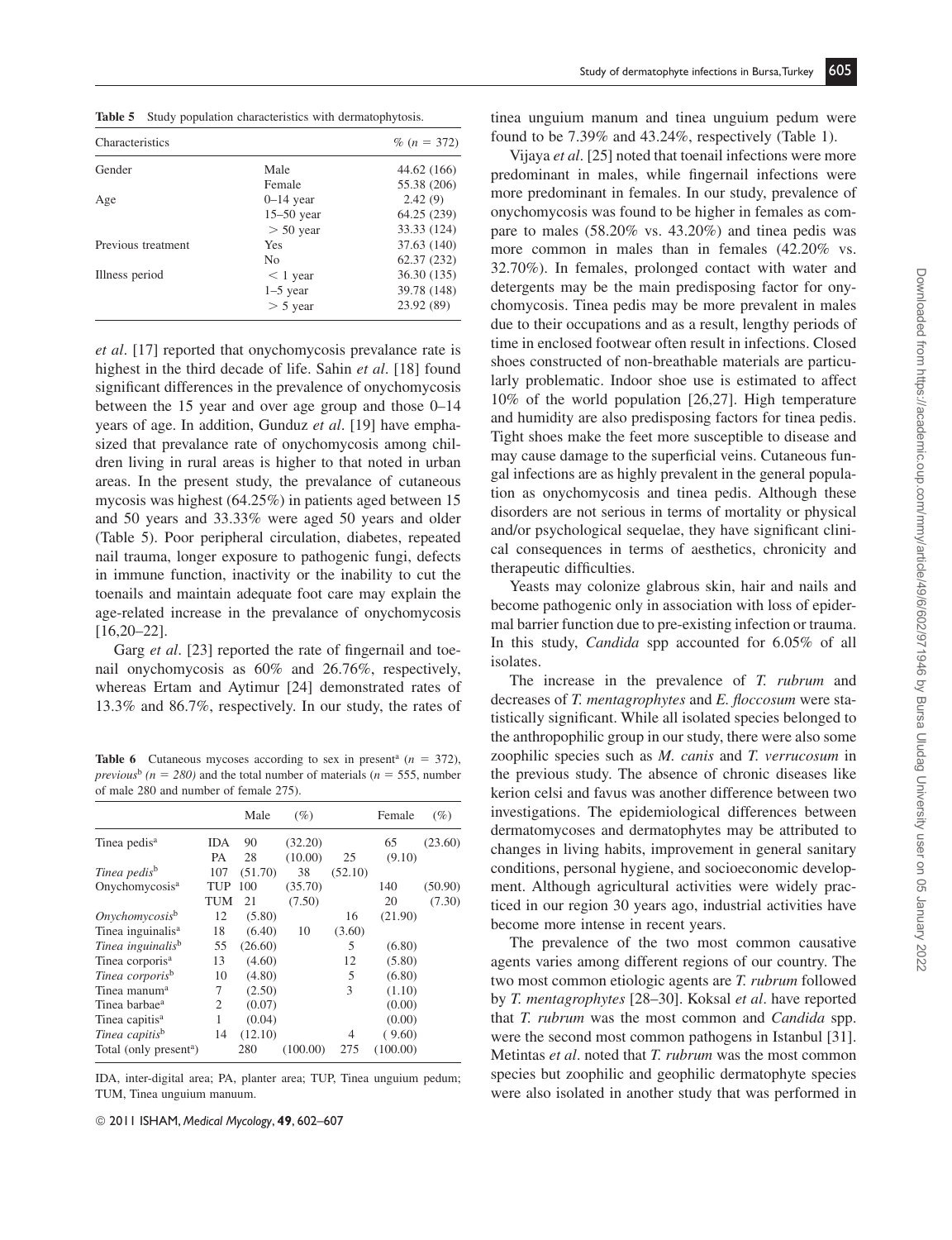| City/country, [Ref.]   | T. rubrum T. mentagrophytes | T. schoenleinii T. verrucosum T. violaceum T. tonsurans M. canis |  |  | Candida spp. |
|------------------------|-----------------------------|------------------------------------------------------------------|--|--|--------------|
| Delhi/India [34]       |                             |                                                                  |  |  |              |
| Gdansk/Poland [35]     |                             |                                                                  |  |  |              |
| Creete/Greece [36]     |                             |                                                                  |  |  |              |
| Prague/Czech Rep. [37] |                             |                                                                  |  |  |              |
| Lanzou/China [38]      |                             |                                                                  |  |  |              |
| Hamadan/Iran [39]      |                             |                                                                  |  |  |              |
| Tripoli/Libya [40]     |                             |                                                                  |  |  |              |
| Estonia [41]           |                             |                                                                  |  |  |              |
| Denmark [42]           |                             |                                                                  |  |  |              |
| Rome/Italy [43]        |                             |                                                                  |  |  |              |
| UK [44]                |                             |                                                                  |  |  |              |

Table 7 Frequency of etiological agents of dermatomycoses in different countries\*.

\* First two or three fungal species in order to frequency.

rural areas of Eskişehir, Turkey [32]. Lopez-Martinez *et al* . have emphasized that the prevalence of *T. rubrum* infections is increasing in many parts of the world (USA, Spain, Italy, Peru and UK) while the prevalences of *T. mentagrophytes* , *T. tonsurans* and *M. canis* infections are decreasing [33]. They have attributed these changes to greater adaptive capacity of *T. rubrum* to host conditions, as shown by low inflammatory response and long course of infection whereas the other dermatophyte species, particularly the zoophilic fungi, usually cause a more severe inflammatory process. In other parts of the world, these findings vary according to changes in geographic location, educational status, economic conditions and living habits and data are shown in Table 7 [34–44]. Predominance of some zoophilic species like *M. canis* noted in some countries [34,35,42] may be attributed to widely practiced pet ownership, which in contrast is very rare in our country.

 Studies have reported that different species of dermatophytes may behave significantly different as aetiological agents in different regions and years, as well as socioeconomic status [19,45].

In conclusion, the most significant results of our study are: (1) *T. rubrum* is the most common dermatophyte isolated in our study population, and (2) onychomycosis is the most prevalent dermatomycosis. This differs from the findings of the previous study, and it has been attributed to the changes in socioeconomic conditions.

*Declaration of interest*: The authors report no conflicts of interest. The authors alone are responsible for the content and writing of the paper.

### **References**

1 Hashem Al Sheikh. Epidemiology of dermatophytes in the eastern province of Saudi Arabia. Res J Microbiol 2009: 4: 229-239.

- 2 Weeks J, Moser SA, Elewski BE. Superficial cutaneous fungal infections. In: Dismukes W, Pappas PC, Sobel JD (eds). Clinical Mycology. New York: Oxford University Pres, 2003: 367–389.
- 3 Kwon-Chung KJ, Bennett JE. *Medical Mycology* . Philadelphia: Lea & Febiger, 1992: 105 – 161.
- 4 Tumbay E. Dermatophytes. In: Wilke Topcu A, Soyletir G, Doganay M, (eds). *Infectious Diseases and their Microbiology* , Vol. 2. Istanbul: Nobel Tıp Kitapevleri, 2002: 1785-1797 [in Turkish].
- 5 Dursun R. Superficial and deep fungal infections of skin: epidemiological aspects in the world and Turkey. *Türkiye Klinikleri J Dermatol-Special Topics* 2008; **1**: 3-12 [in Turkish].
- 6 Bilgili ME. Sabuncu I. Saracoglu NZ *et al* . Dermatophyte species isolated from patients with dermatophytosis who admitted to our clinic. *T Klin Dermatol* 2001; **11**: 185-190 [in Turkish].
- 7 Ozcan A. Dermatophytic flora of Bursa and surroundings. VIII. National Congress of Dermatology Abstract Book. 8-10 September, 1980 Bursa, 259-262 [in Turkish].
- 8 Koneman EW, Allen SD, Janda WM, Schreckenberger PC, Winn WC. *Color Atlas and Textbook of Diagnostic Microbiology* . 5th ed. Philadelphia: Lippincott Company Press, 1997: 110-145.
- 9 Milne LJR. *Fungi* . In: Collee JG, Duguid JP, Fraser AG, Marimon BJ (eds). *Mackie & McCartney Practical Medical Microbiology* . Edinburgh: Churchill Livingstone, 1989: 675.
- 10 Das S, Goyal R, Bhattacharya SN. Laboratory based epidemiological study of superficial fungal infections. *J Dermatol* 2007; 34: 248–253.
- 11 Midgley G, Moore MK. Nail infections. *Dermatol Clin* 1996; **14** : 41 – 49.
- 12 Gupta AK, Daniel CR. Factors that may affect response of onychomycosis to oral antifungal therapy. *Aust J Dermatol* 1998; **59** : 222 – 224.
- 13 Clayton YM. Clinical and mycological diagnostic aspects of onychomycoses and dermatomycoses. *Clin Exp Dermatol* 1992; **17** (Suppl 1):  $37 - 40.$
- 14 Faergemann J, Baran R. Epidemiology, clinical presentation and diagnosis of onychomycosis. *B J Dermatol* 2003; **149**(Suppl 65): 1–4.
- 15 Pierard GE, Arrese JE, De Doncker P *et al* . Present and potential diagnostic techniques in onychomycosis. *J Am Acad Dermatol* 1996; **34** : 273 – 277.
- 16 Wang SH, Chi CC. Onychomycosis in Taiwan. *Int J Clin Pract* 2005; **59** : 906 – 911.
- 17 Madhuri TJ, Raghu Rama RG, Joga DL, Ratna KG. Onychomycosis: a significant medical problem. *Ind J Dermatol Venereal and Leprol*  $2002: 68: 326 - 329$ .
- 18 Sahin Y, Oksuz S, Kaya D, Sencan I, Cetinkaya R. Dermatophytes in the rural area of Duzce/Turkey. *Mycoses* 2004; 47: 470-474.